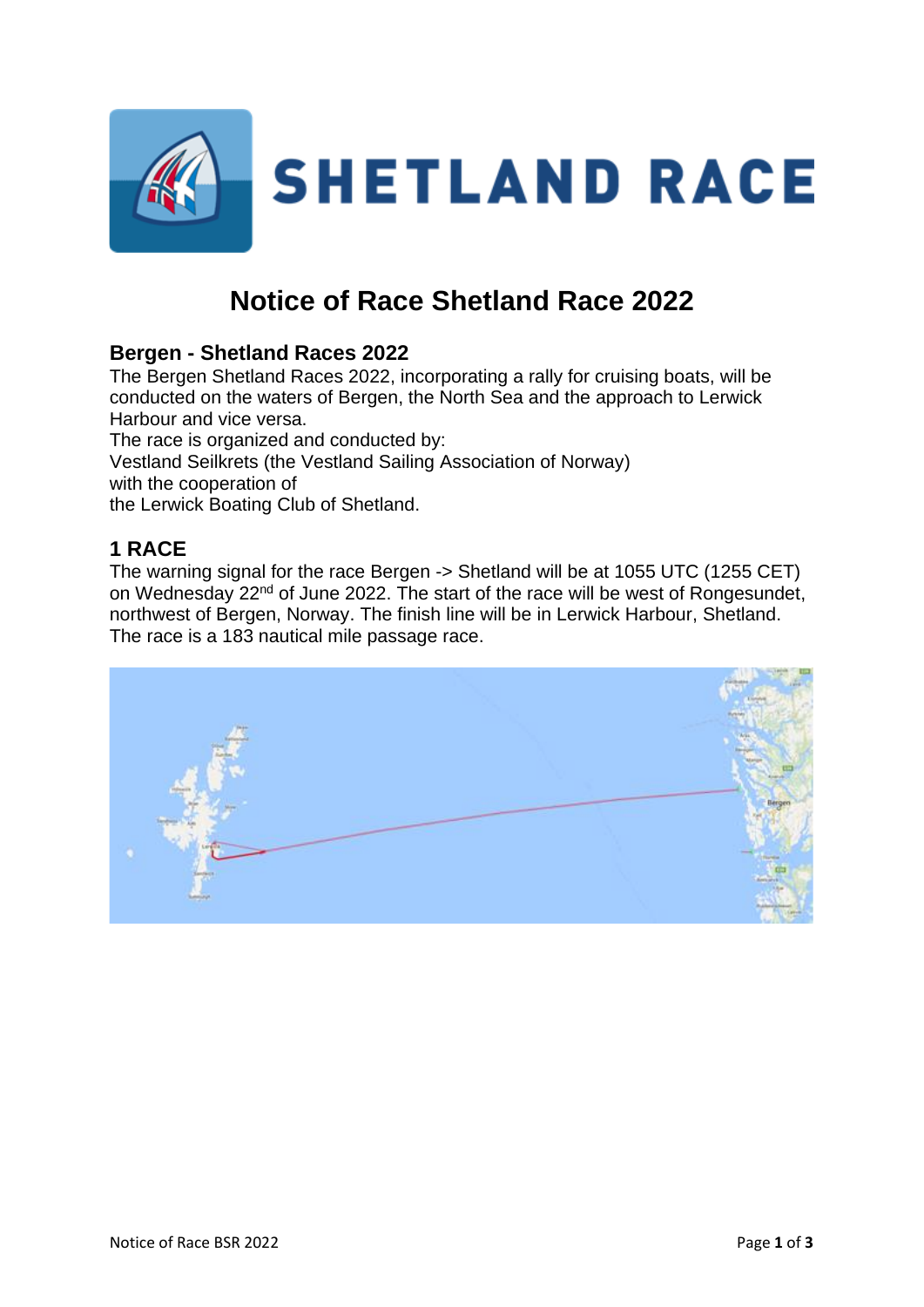The warning signal for the return race to Bergen will be at 0855 UTC (0955 BST) on Sunday 26<sup>th</sup> of June 2022. The start line of the return race will be in Lerwick Harbour, Shetland and the finish line will be in outer Korsfjorden, south of Bergen, Norway. The return race is a 187 nautical mile passage race.



Details of the courses will be included in the Sailing Instructions ("SI").

# **2 RULES**

#### **2.1 General**

The race is regulated under [World Sailing OSR Category 3 race with Life Raft.](https://d2cx26qpfwuhvu.cloudfront.net/sailing/wp-content/uploads/2022/02/16130828/OSR-Monohull-Category-3-Liferaft-Extract-22v2.pdf) Attention: Significant changes, effective January 2021:

#### Extract:

#### **3.29 Communications Equipment, GPS, Radar, AIS**

3.29.13 an AIS Transponder which either:

3.29.13 a) shares the masthead VHF via a low loss AIS antenna splitter; or

3.29.13 b) has a dedicated AIS antenna not less than 38 cm (15") in length mounted with its base not less than 3 m (10 ') above the Waterline and co-oxial feeder cable with no more than 40 % power loss.

Amendments to category 3 with Life Raft:

At least the skipper or one crew member shall have ISAF Approved Offshore Personal Survival Training course.

Boats carrying propane are required by Lerwick Harbour to have a gas detector installed. The race will be governed by the current versions of:

- [The rules as defined in the Racing Rules of Sailing \(RRS\) for 2021-2024](https://www.sailing.org/tools/documents/WSRRS20212024FinalwithChgsandCorrecns201113-%5b27417%5d.pdf)
- [The International Regulations for Preventing Collisions at Sea \(IRPCAS\)](http://webarchive.nationalarchives.gov.uk/20121107103953/http:/www.dft.gov.uk/mca/msn_1781-2.pdf)
- [World Sailing Equipment Rules of Sailing](https://www.sailing.org/tools/documents/EquipmentRulesofSailing20212024-%5b26661%5d.pdf)
- [World Sailing OSR Category 3 race with Life Raft](http://www.sailing.org/tools/documents/mo3life180104-%5b23485%5d.pdf)

This Notice of Race ("NoR"), except as any of these are modified by the Sailing Instructions.

#### **2.2 International Regulations**

Whilst a boat in the Cruising Division is operating under its engine, the relevant parts of the International Regulations for Preventing Collisions at Sea will replace the rules of RRS, Part 2 in their application to that boat.